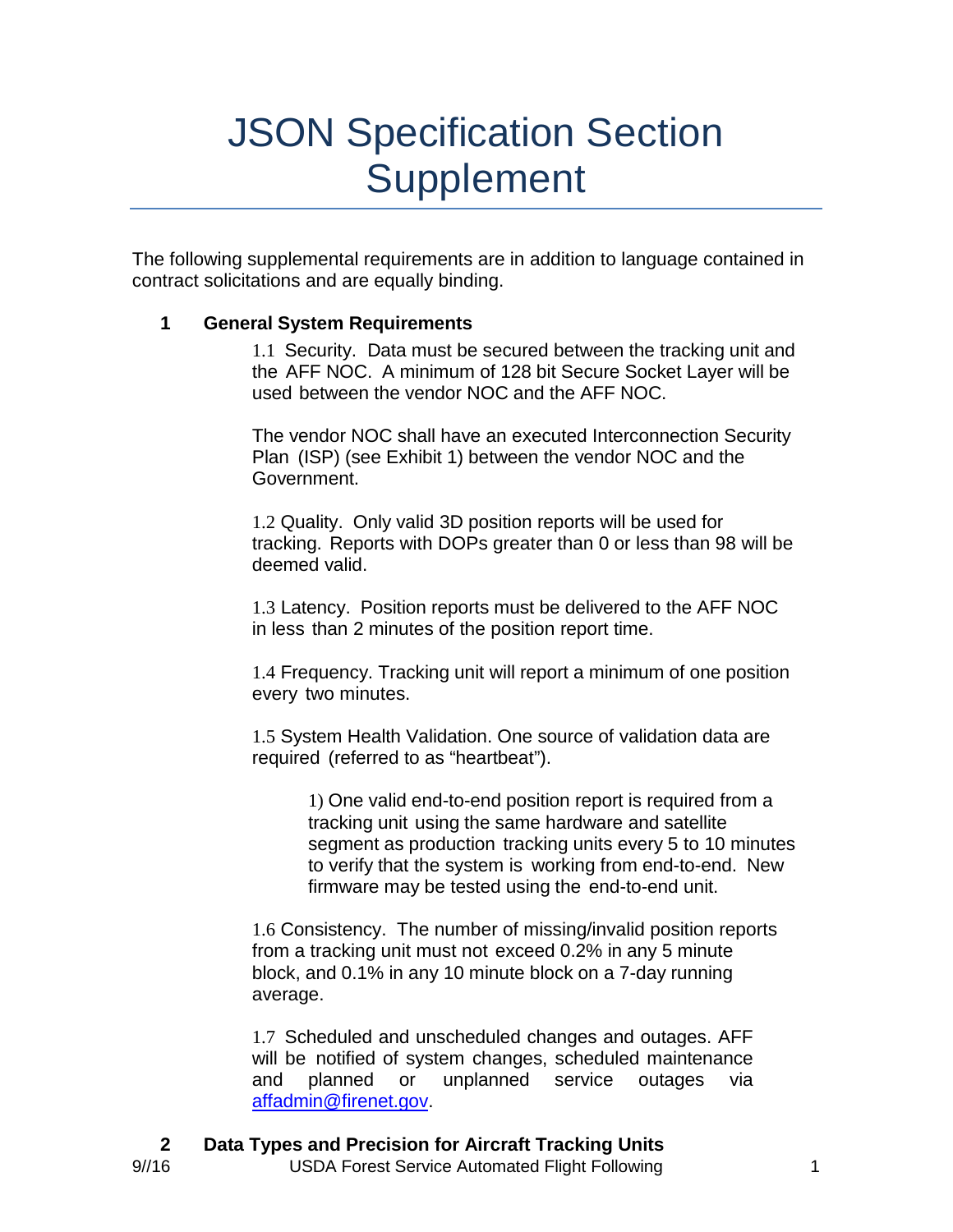This specification section addresses minimum requirements of an individual position report.

The tracking unit must generate and calculate all positional data specified below from GPS. Data units may be reformatted at the vendor NOC before delivery to AFF NOC (e.g. latitude /longitude may be transmitted from tracking units in Degrees Minutes and Seconds to the vendor NOC, then reformatted to decimal degrees for delivery to AFF NOC).

2.1 (Equipment Serial Number) will be embedded in the position report by the tracking device. No lookup or pivot tables shall be used for this value when generating JSON. The IMEI may be used as the ESN.

2.2 Date/Time will be the UTC time of the GPS position report.

- 2.3 Latitude\* and Longitude\* will be decimal degrees.
- 2.4 Altitude\* will be Meters from Mean Sea Level.
- 2.5 Speed\* will be Meters per Second.

2.6 Heading\* will be track over ground from True North reported in degrees.

\* Position data coordinate system will be Geodetic Latitude / Longitude, WGS 1984 datum. GPS and position report must be capable of reporting its position to with +- 100 Meters.

2.7 Fix Type calculated by the GPS unit. Valid values are:

- $\bullet$  3D
- $\bullet$  2D
- Invalid

2.8 Position Quality metrics can be any of the following combination of precision:

- Position Dilution of Precision (PDOP)
- Horizontal Dilution of Precision (HDOP)

2.9 Table of data types and precision

| <b>Description</b>             | Data Type       |
|--------------------------------|-----------------|
| <b>Equipment Serial Number</b> | String          |
| Date Time                      | <b>DateTime</b> |
| Latitude                       | Double          |
| Longitude                      | Double          |

9//16 USDA Forest Service Automated Flight Following 2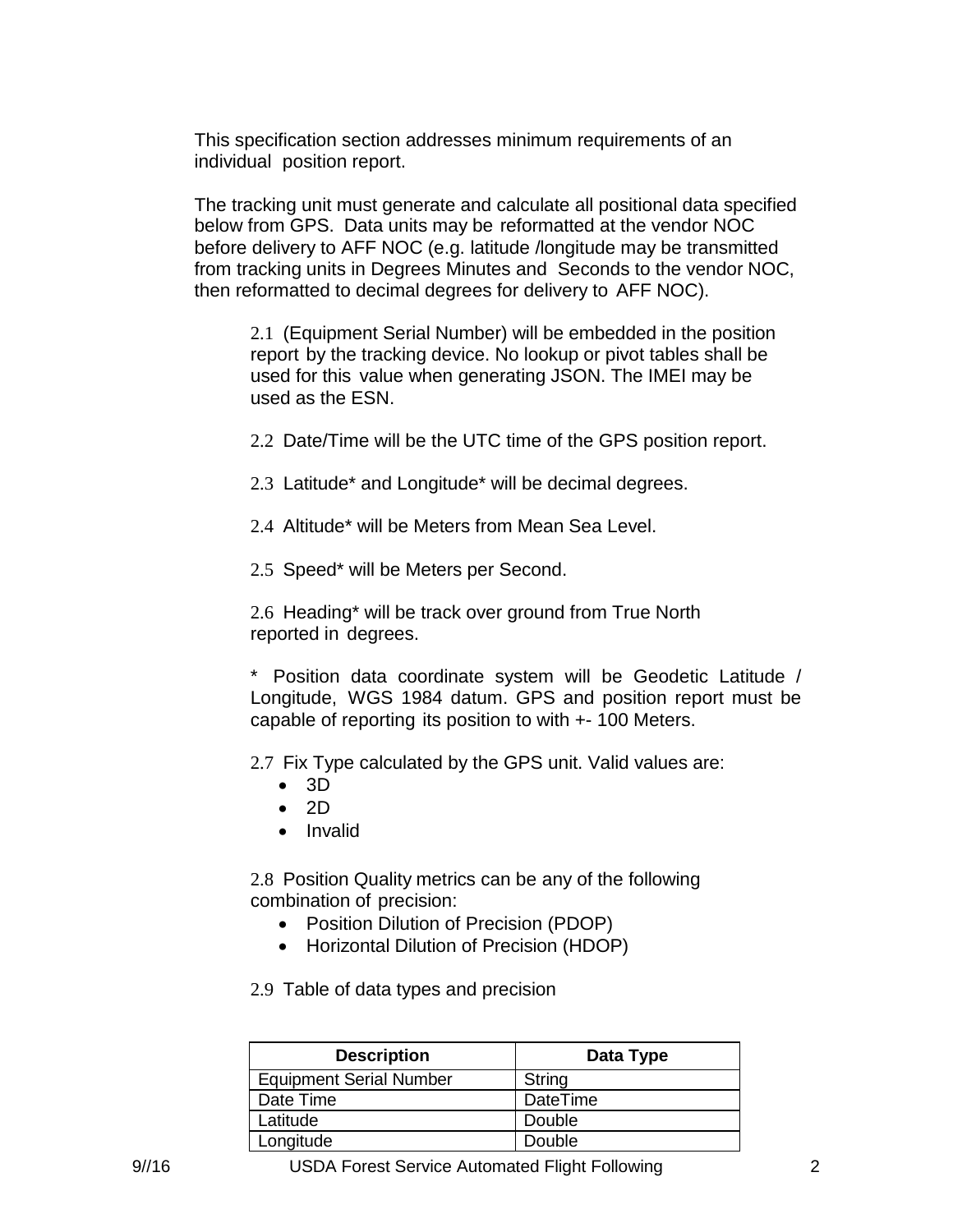| Speed       | Integer |
|-------------|---------|
| Heading     | Integer |
| Altitude    | Integer |
| Fix Type    | String  |
| <b>PDOP</b> | Double  |
| <b>HDOP</b> | Double  |

Real values may be rounded to create an Integer Value Type.

#### **3 Data Storage, Delivery Method, Frequency**

This specification section addresses minimum requirements for the vendor's data center. (NOC)

3.1 Storage. Data will be stored at the vendor NOC for a minimum of 14 days.

3.2 Delivery Method. HTTPS will be used for data exchange. Post method will be used to request data.

3.3 Authentication: The request page will be username and password protected. HTTP Basic Authentication (BA) will be used.

3.4 Frequency. The AFF server will request data no more frequently than every 15 seconds.

3.5 Data Format. Data will be formatted into a well-formed JSON format as defined in JSON Appendix 2. (Sample Query, Position Report, and Error JSON document is in JSON Appendix 2.)

3.6 Bandwidth. The vendor NOC must be able to deliver all position data over a 60 second interval in less than 30 seconds from time of request. AFF NOC will have three to six servers requesting position reports. AFF NOC data requests will not be synchronized.

3.7 Vendor NOC must be operational 99.9% on a 7-day running average based on the vendor's heartbeat at a 10 minute interval. (No more than one 20 minute outage in seven consecutive days)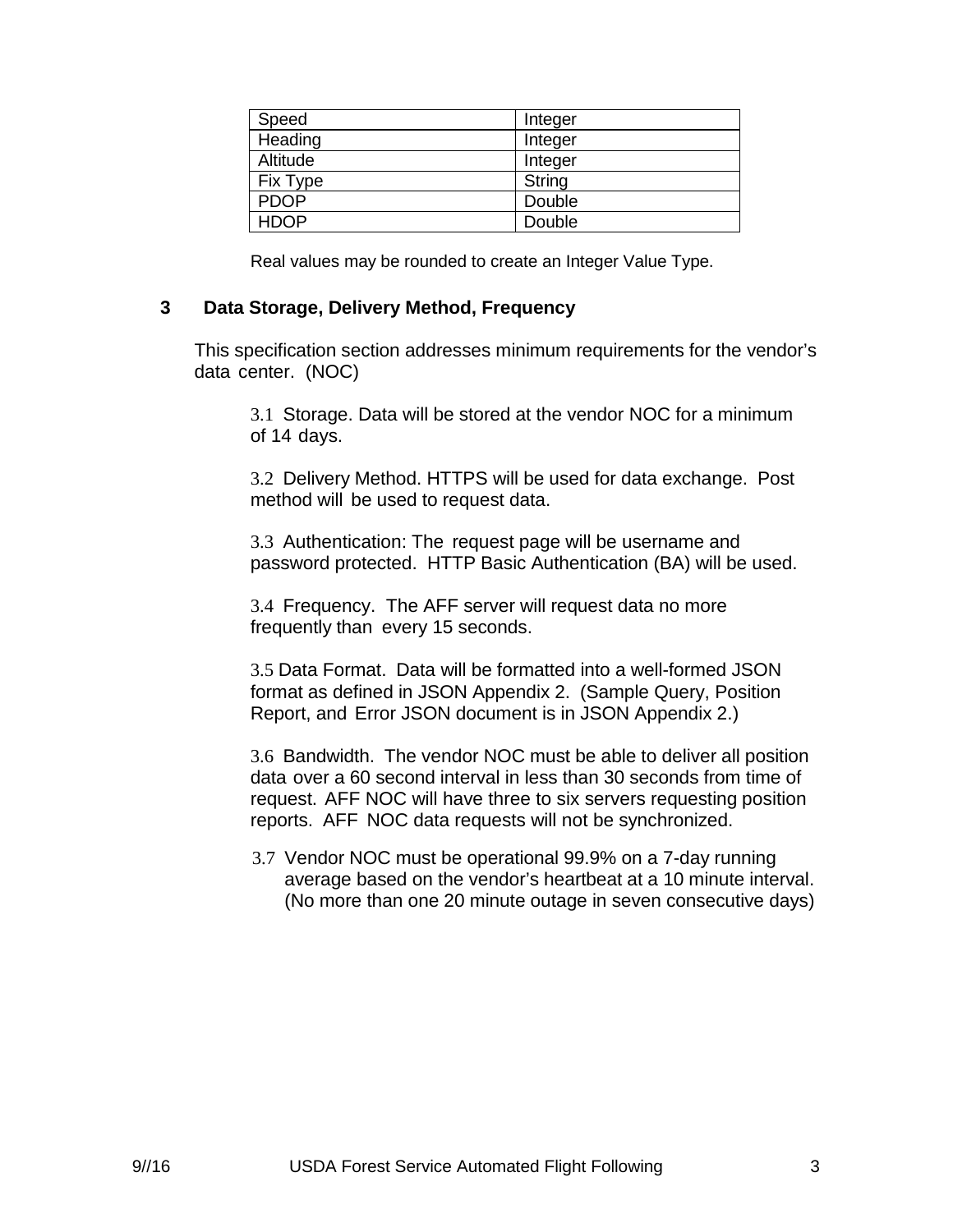# **Appendix 1—Definitions**

| <b>Acronym</b> | <b>Definition</b>                         |
|----------------|-------------------------------------------|
| 2D             | Two-dimensional position report           |
| 3D             | Three-dimensional position report         |
| <b>DOP</b>     | <b>Dilution of Precision</b>              |
| <b>ESN</b>     | <b>Equipment Serial Number</b>            |
| <b>HTTPS</b>   | <b>Hypertext Transfer Protocol Secure</b> |
| <b>IMEI</b>    | International Mobile Equipment Identity   |
| <b>JSON</b>    | <b>JavaScript Object Notation</b>         |
| <b>NOC</b>     | <b>Network Operations Center(s)</b>       |
| <b>SSL</b>     | Secure Socket Layer                       |
| <b>UTC</b>     | <b>Universal Time Coordinate</b>          |
| WGS            | <b>World Geodetic System</b>              |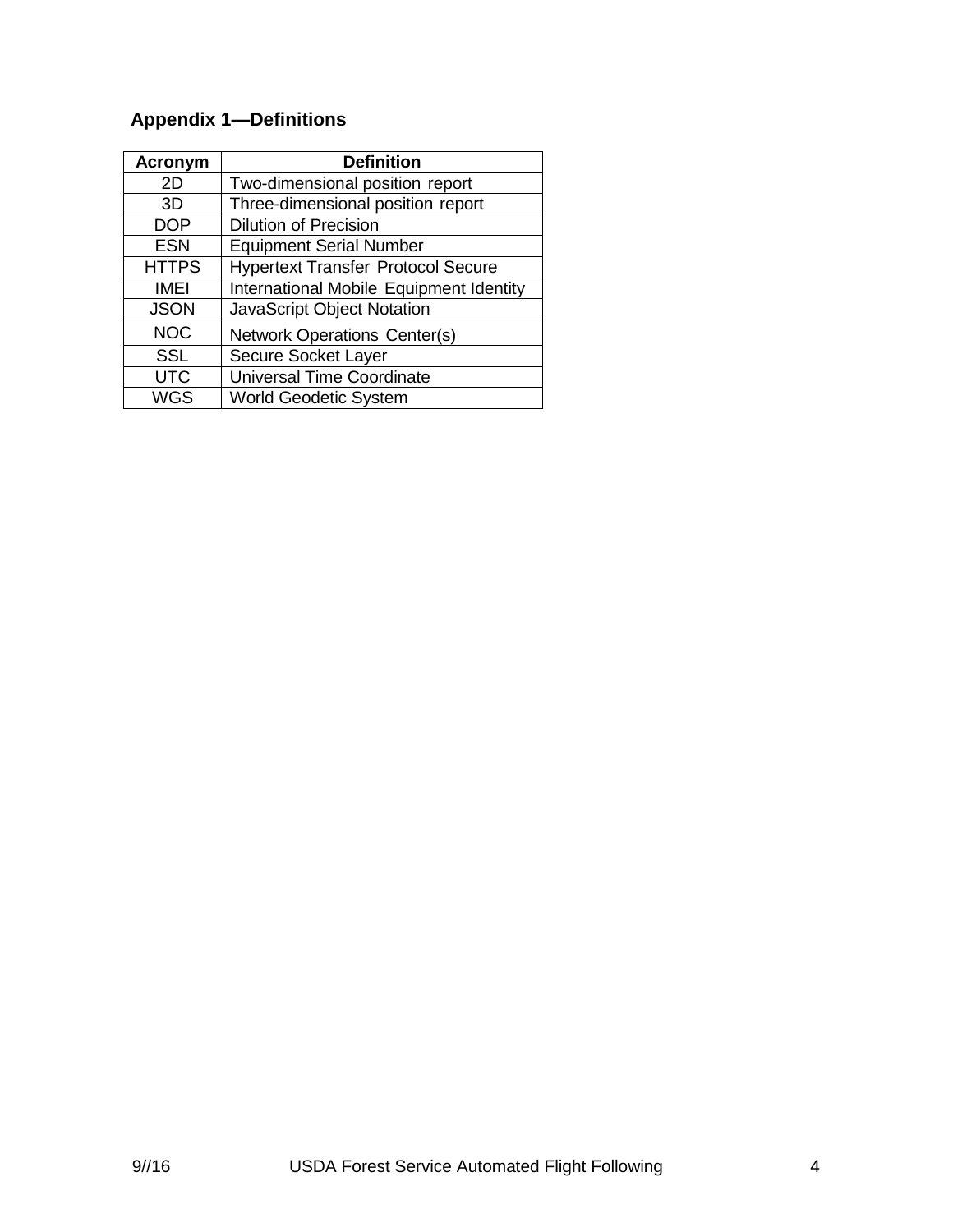#### **Appendix 2— Automated Flight Following (AFF) JSON Format Specification Version 1.0**

The AFF JSON position document is an extension of the: GeoJSON Format Specification Revision 1 16 June 2008.

All AFF JSON position documents should conform to GeoJSON standard and include the "dataInfo" object in each document and a "properties" object for each "type": "Feature".

# **Key** *Value* **Description type required type FeatureCollection String y FeatureCollection string** y **dataInfo** array array years are all the contract of the contract of the contract of the contract of the contract of the contract of the contract of the contract of the contract of the contract of the contract of the contr **affVer** string years and the string string years of the string string string string string string string string **provider Hardware and Data vendor** (Must be one stop shopping) string y **rptTime** Time system created report dateTime ISO 8601 y **sysId** Name of data center providing report n **features** Array of geojson objects array y **type** Feature Feature string y **properties** and the set of the set of the sequence of the set of the set of the set of the set of the set of the set of the set of the set of the set of the set of the set of the set of the set of the set of the set of th **rpt pos** *pos pos pos positype string y* **esn esn hardware unique identifier** may not be lookup value string y **unitId** canonical name (e.g. registration number) string n **cog** Course over Ground, True **North**  $integer$   $|y|$ **spd** integer  $\vert$  speed integer  $\vert$  y **src** GPS/Glonas/Gallileo/loran System used to calculate position string y **fix** invalid/2D/3D Position fix type string y

# **Data Dictionary for AFF Position Reports**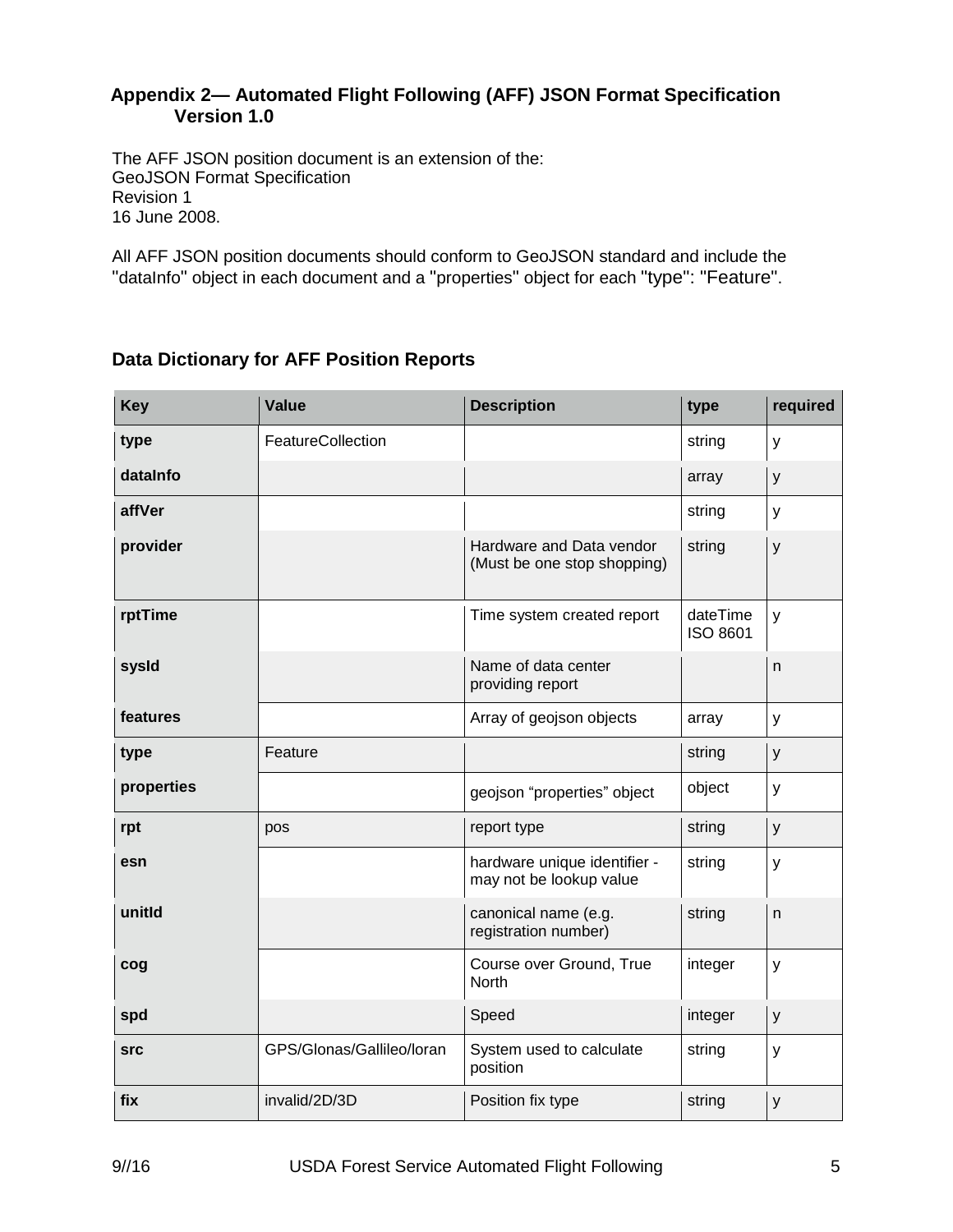| <b>Key</b>  | <b>Value</b>                  | <b>Description</b>                                                            | type                        | required |
|-------------|-------------------------------|-------------------------------------------------------------------------------|-----------------------------|----------|
| pdop*       |                               | Position dilution of precision                                                | Double                      | y        |
| hdop**      |                               | Horizontal dilution of<br>precision                                           | Double                      | n        |
| vdop        |                               | Vertical dilution of precision                                                | Double                      | n        |
| tdop        |                               | Time dilution of precision                                                    | Double                      | n.       |
| posTime     |                               | Time position was calculated.                                                 | dateTime<br><b>ISO 8601</b> | У        |
| dataCtrTime |                               | Time position reports was<br>inserted into vendor<br>database.                | dateTime<br><b>ISO 8601</b> | y        |
| ctrid       |                               | vendor server reporting<br>position                                           | string                      | n        |
| geometry    |                               |                                                                               | object                      | y        |
| type        | Point                         |                                                                               | string                      | y        |
| coordinates | longitude, latitude, altitude | geojson "coordinates" array<br>Decimal degrees.<br>Altitude in meters msl/hae | array                       | y        |

\* Equipment (purchased before 2016) may continue to use hdop values if no pdop available.

\*\* Equipment purchased in 2016 and after should use pdop.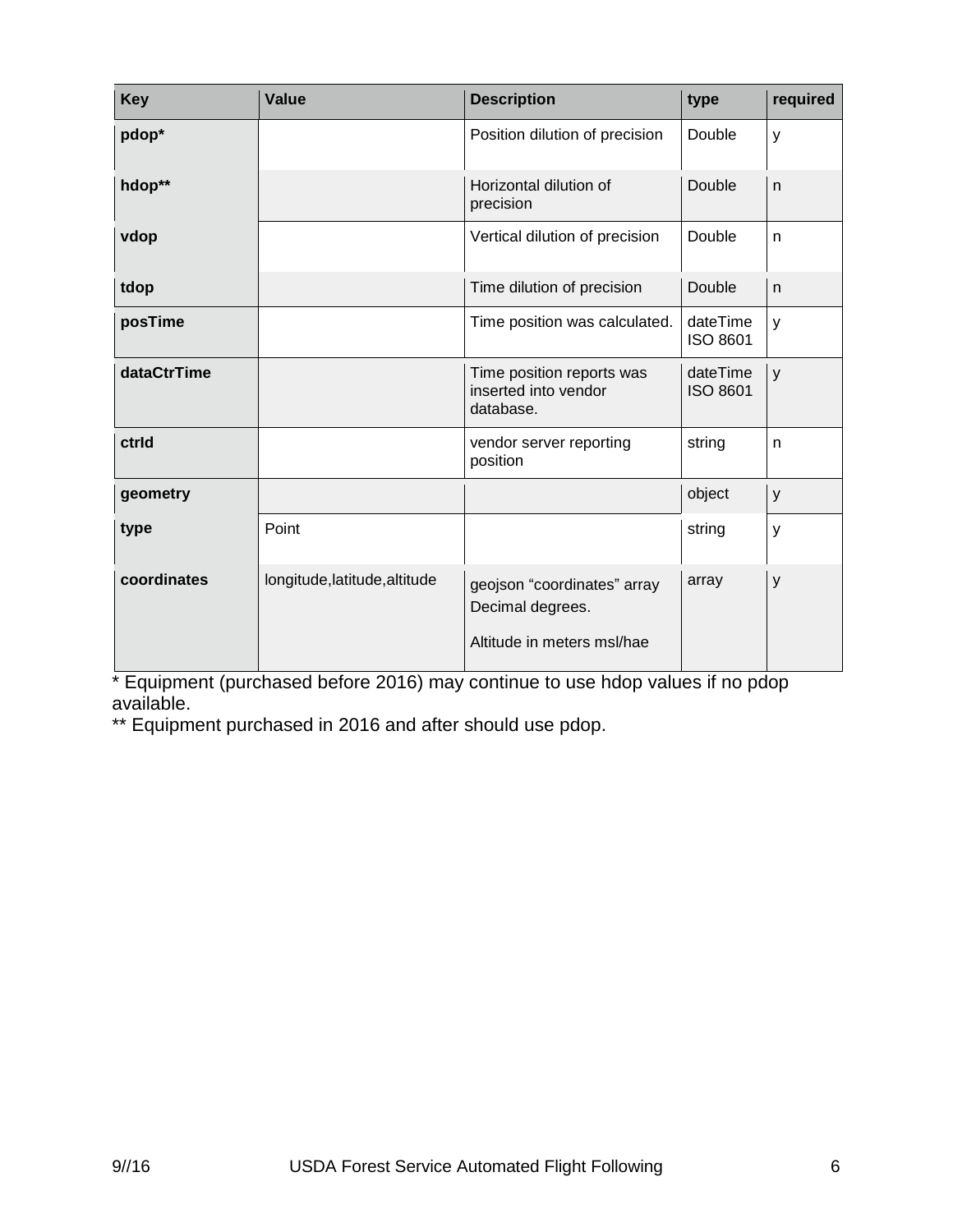# **Data Dictionary for data collected by ATU**

The additional ATU event fields required to be sent with the properties key are labeled with an \* (see example below table).

Up to four different objects (aircraft, tank, bucket, hardware) can be included inside an "events" object.

Multiple unique key value pairs may be included inside each of the events object keys.

| <b>Key</b>    | <b>Value</b> | <b>Definition</b>                                                                                                                                                                       | <b>Event</b> | <b>Type</b> |
|---------------|--------------|-----------------------------------------------------------------------------------------------------------------------------------------------------------------------------------------|--------------|-------------|
| atu           | $\star$      |                                                                                                                                                                                         | N/A          | object      |
| firmware      | *version     |                                                                                                                                                                                         | state        | string      |
| esn           | *string      | Imbedded identifier from the device<br>(e.g. IME)                                                                                                                                       | state        | string      |
| events        | $\star$      |                                                                                                                                                                                         | N/A          | object      |
| aircraft      |              |                                                                                                                                                                                         | N/A          | object      |
| tank          |              |                                                                                                                                                                                         | N/A          | object      |
| bucket        |              |                                                                                                                                                                                         | N/A          | object      |
| hardware      |              |                                                                                                                                                                                         | N/A          | object      |
| power         | on           | Aircraft power on                                                                                                                                                                       | N/A          | string      |
| power         | off          | Aircraft power off                                                                                                                                                                      | N/A          | string      |
| oilPress      | true/false   | Device recording start of engine<br>based on engine oil pressure                                                                                                                        | transition   | boolean     |
| <b>status</b> | takeoff      | Aircraft takeoff for fixed wing aircraft<br>speed change to greater than 40<br>knots. Only one takeoff event per<br>flight; first transition.                                           | transition   | string      |
| status        | landing      | Aircraft landing for fixed wing aircraft<br>change of speed from greater than<br>40 knots to less than or equal to 40<br>knots. Only one takeoff event per<br>flight; first transition. | transition   | string      |
| status        | inflight     | Fixed wing aircraft in flight where<br>speed is greater than 40 knots.                                                                                                                  | state        | string      |
| <b>WOW</b>    | on           | Weight on wheels, aircraft is landed                                                                                                                                                    | transition   | string      |
| <b>WOW</b>    | off          | Weight off wheels, aircraft is in flight                                                                                                                                                | transition   | string      |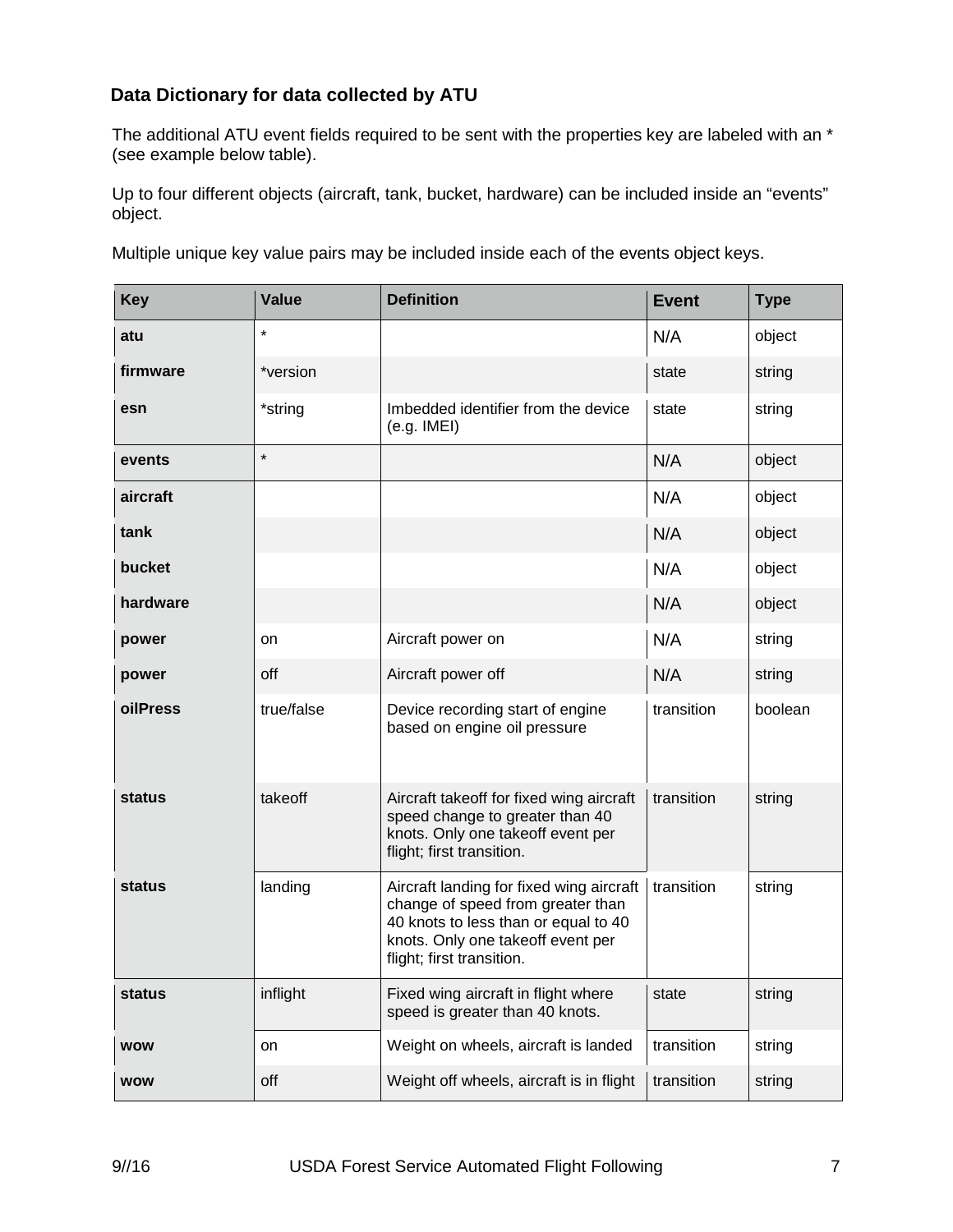| <b>Key</b>     | <b>Value</b> | <b>Definition</b>                                           | <b>Event</b> | <b>Type</b> |
|----------------|--------------|-------------------------------------------------------------|--------------|-------------|
| gear           | up           | Landing gear transition change from<br>down to up           | transition   | string      |
| gear           | down         | Landing gear transition change from<br>gear up to gear down | transition   | string      |
| fill           | start        | Onloading of fire suppressant                               | transition   | string      |
| fill           | end          | Stop loading fire suppressant                               | transition   | string      |
| pump           | start        | Fill start when using a snorkel pump                        | transition   | string      |
| pump           | end          | Fill end when using a snorkel pump                          | transition   | string      |
| drop           | start        | Sensor generated start of dropping<br>fire suppressant      | transition   | string      |
| drop           | end          | Sensor generated end of dropping<br>fire suppressant        | transition   | string      |
| suppressant    | retardant    | Suppressant type of retardant                               | state        | string      |
| suppressant    | foam         |                                                             | state        | string      |
| suppressant    | water        |                                                             | state        | string      |
| suppressant    | gel          |                                                             | state        | string      |
| suppressant    | ukn          | unknown                                                     | state        | string      |
| gallons        | integer      | Volume of suppressant in U.S.<br>gallons                    | state        | integer     |
| liters         | integer      | Volume of suppressant in metric<br>liters                   | state        | integer     |
| coverageLvl    | Integer      | Coverage level selected on drop<br>controller               | state        | integer     |
| firmwareUpdate | dateTime     | ISO 8601 for firmware version<br>change                     | transition   | dateTime    |
| calibration    | dateTime     | <b>ISO 8601</b>                                             | transition   | dateTime    |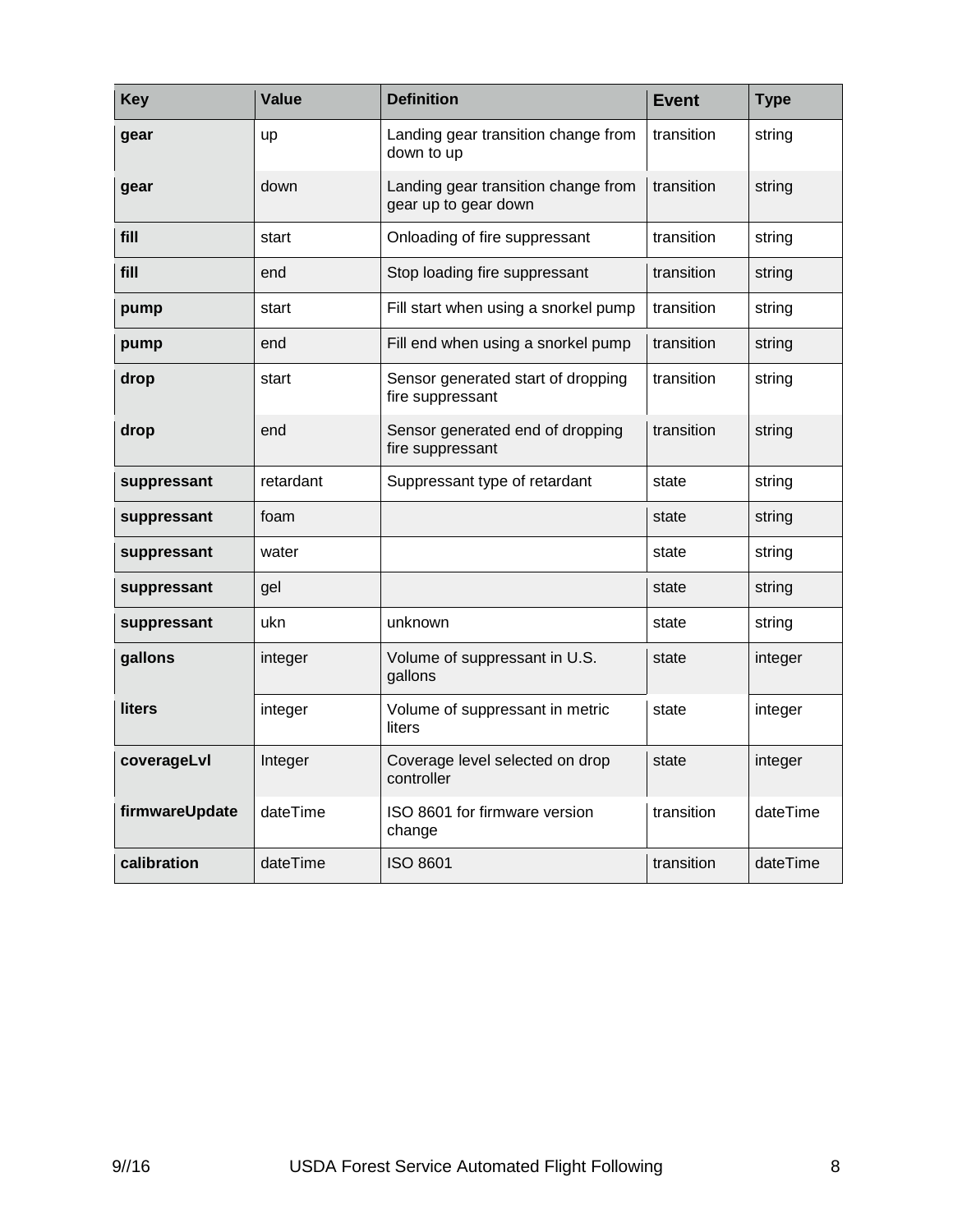#### **Example AFF Position Report**

```
{
    "dataInfo": [
      {
         "affVer": "json 1.0",
         "provider": "Company A",
         "rptTime": "2016-02-05T22:26:05Z",
         "sysId": "dataCtrId"
      }
   ],
    "type": "FeatureCollection",
    "features": [
      {
         "type": "Feature",
         "properties": {
            "cog": 0,
            "ctrId": "dataCtrId",
            "dataCtrTime": "2016-02-05T22:25:09Z",
            "esn": "012345",
            "fix": "3D",
            "hdop": 0,
            "pdop": 0,
            "posTime": "2016-02-05T22:25:09Z",
            "rpt": "fea1",
            "spd": 0,
            "src": "GPS",
            "unitId": "Heartbeat"
         },
         "geometry": {
            "coordinates": [
               -117.2708,
               32.84929,
               151
            ],
            "type": "Point"
         }
      }
   ]
}
```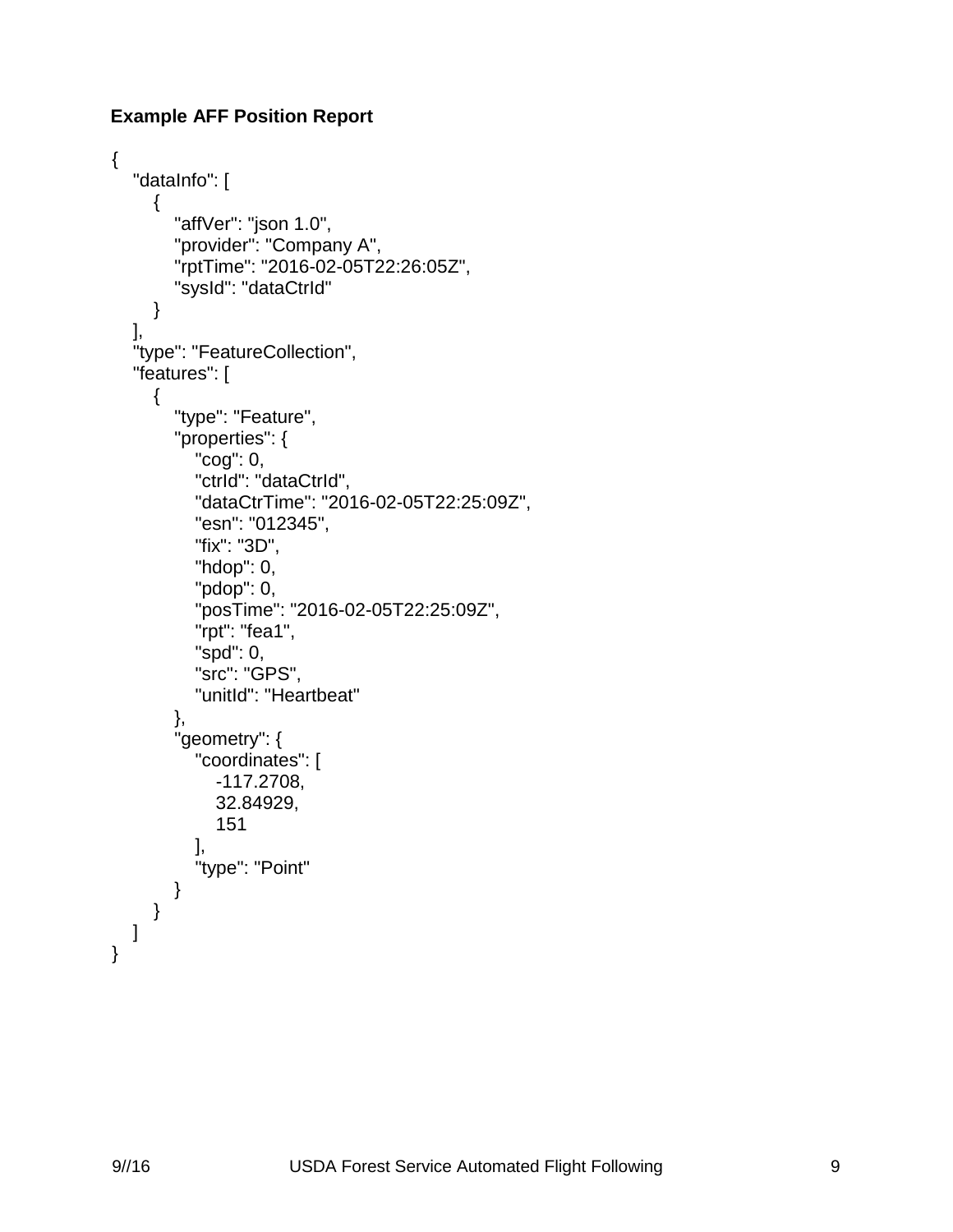#### **Example AFF Position with ATU Event**

```
{
   "type": "FeatureCollection",
    "dataInfo": [
      {
         "affVer": "json 1.0",
         "provider": "Company A",
         "rptTime": "2014-08-02 05:55:04Z",
         "sysId": "serverId-02"
      }
   ],
   "features": [
      {
         "type": "Feature",
         "properties": {
           "atu": {
              "events": {
                 "aircraft": {
                    "status": "landing"
 }
 }
           },
           "rpt": "pos",
           "esn": "012345",
           "unitId": "1001",
           "cog": 66,
           "spd": 0,
           "src": "GPS",
           "fix": "3D",
           "pdop": 1,
           "hdop": 1,
           "vdop": 1,
           "tdop": 1,
           "posTime": "2014-08-02T05:44:40Z",
           "dataCtrTime": "2014-08-02T05:44:40Z",
           "ctrId": "server1"
         },
         "geometry": {
           "type": "Point",
            "coordinates": [
              -117.2708,
              32.84929,
              151
 ]
        }
      }
   ]
}
```